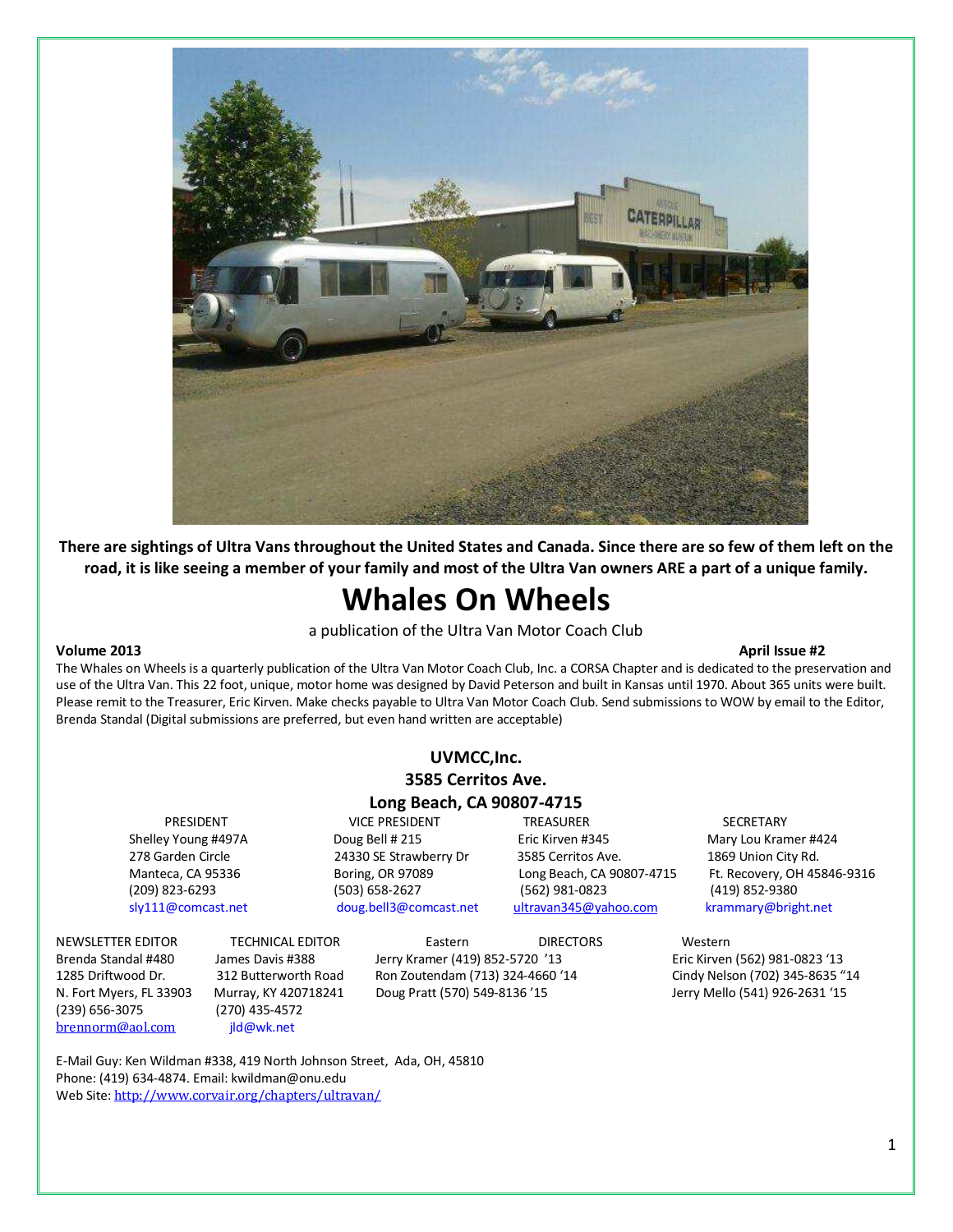|                | <b>INDEX</b>                             |  |
|----------------|------------------------------------------|--|
| Page           | Subject                                  |  |
| 1              | Ultra Van Newsletter Cover               |  |
| $\overline{2}$ | Index                                    |  |
|                | <b>Calendar of Events</b>                |  |
| 3              | Prez Sez                                 |  |
|                | Message from your Treasurer              |  |
|                | Message from your Editor                 |  |
| 4              | Western Bodega Bay Ultra Van Rally       |  |
| 5              | 2013 National Rally at Mountain View, AR |  |
| 6              | Ultra Vans for Sale                      |  |
|                | Ultra Class Ads                          |  |
| 7              | Merchandise for sale                     |  |
| 8              | <b>CORSA Events</b>                      |  |
| 9 & 10         | <b>Updates on Ultras</b>                 |  |
| 11             | <b>Western Rally Report</b>              |  |
| 12             | <b>Eastern Rally Report</b>              |  |
|                | Ultra Info                               |  |

|           | 2013 Calendar of Events                  |        |
|-----------|------------------------------------------|--------|
| May 16-20 | Western Rally at Bodega Bay, CA          | Page 4 |
| Sep 17-21 | 2013 National Rally at Mountain View, AR | Page 5 |

Shelley Young, our president needs to have received any "Ernie" nominations before July 1, 2013 so ballot which comes out in July Issue of WOW can list any names. If received later than July  $1<sup>st</sup>$ , any names will be for the next year.

#### **"**The Ernest Newhouse Award"

There have been questions regarding the procedures and selection of a person who should receive the Ernest Newhouse Award. The following was taken from our By-Laws Dated 2006

Appendix – J Paragraph 2 Procedures (5/93)(7/00)(8/05)

The award recognizes an Ultra Member who has contributed in an outstanding manner to the progress, enjoyment and general success of the Club and its activities, and meets the qualifications as stated in "B" below. (7/00)(8/05) Basis for selection will be the individual performance during the entire period of membership. Not limited to the previous year or any other shorter time period. To qualify for nomination of this award, the individual must have done four of the following six items:

- 1. Host at least one National Rally.
- 2 .Hold a Chair position of a committee.
- 3. Hold at least one term as a club officer, Tech. or other Club position.
- 4. Be a member of the Club for a minimum of two years.
- 5. Host at least two regional Rallies, or a second National Rally.
- 6. Accomplish outstanding or superior services to the Club.

A written, qualifying report will be sent to the President for each nominee for verification. The President will forward each qualified report to the editor for inclusion on the Ballot.

Members vote by ballot, preceding or during the National Rally. Nominations will be as specified in paragraph 2B above.

Presentation of the award occurs at the National Rally. A tie vote selects the individual of longest Club membership. An individual may receive the award one time. The "Ernie Award" is the highest individual recognition that the Club offers. The Medallion will be worn at all Ultra Assemblies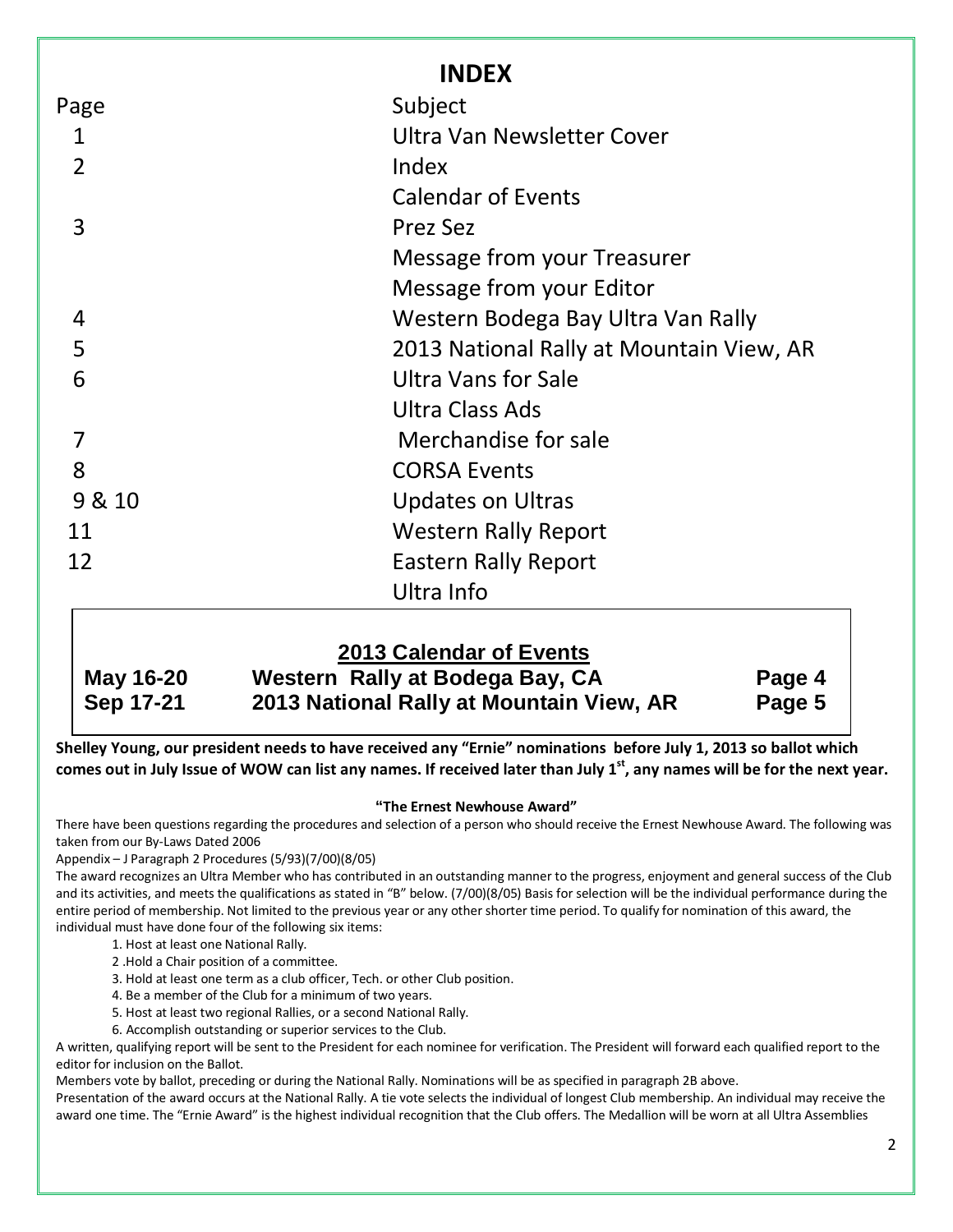# PREZ SEZ



Greetings Everyone:

2013 has been a good year for the Young Family. In January we welcomed a new grand daughter to the family. In February we welcomed home a daughter returning from a year in Afghanistan. Also in February we attended the Western rally at Avi in Nevada. We had a great time getting up-to-date with old (as in long time) friends and, of course, eating.

Have heard that the March Eastern rally in Florida was well attended and plans were made for future rallies.

All future rallies, both East and West, will be printed in the WOW so keep your eyes open for all the latest information.

Spring is the time to get those Ultras road ready for Summer travel.

Have a great time in your travels and make them safe.

Shelley Young

#### **BBBBB**

### Message from your Treasurer:

2013 and Beyond Dues. The majority of your UVMCC dues revolve around the printing and distributing of the WOW. Your Board has therefore decided on a two tier system of dues. If you agree to receive the WOW by e-mail only, your dues are \$5.00 per year. If you require a hard copy, your dues will be \$15.00 per year. If you have prepaid for 2013 and beyond at \$10.00 per year, no changes will be made for these prepaid years. If you decide that an e-mail copy of the WOW is the way to go, be sure you have a valid e-mail address on file.

### Eric Kirven, Treasurer.

#### $<sub>©</sub>$ </sub>

A Special Note from Your Editor…………………………………………

Greetings All! Please read the message from your treasurer, Eric Kirven. It is more economical to receive your newsletter electronically now, so if there some of you out there who now have e mail and would like to receive your Whales on Wheels very fast ( It takes 2 seconds to e mail it to you), please let me know and I will take you off of my Snail Mail list. You can e mail me at the address below.

Brenda Standal 239-656-3075 [brennorm@aol.com](mailto:brennorm@aol.com)

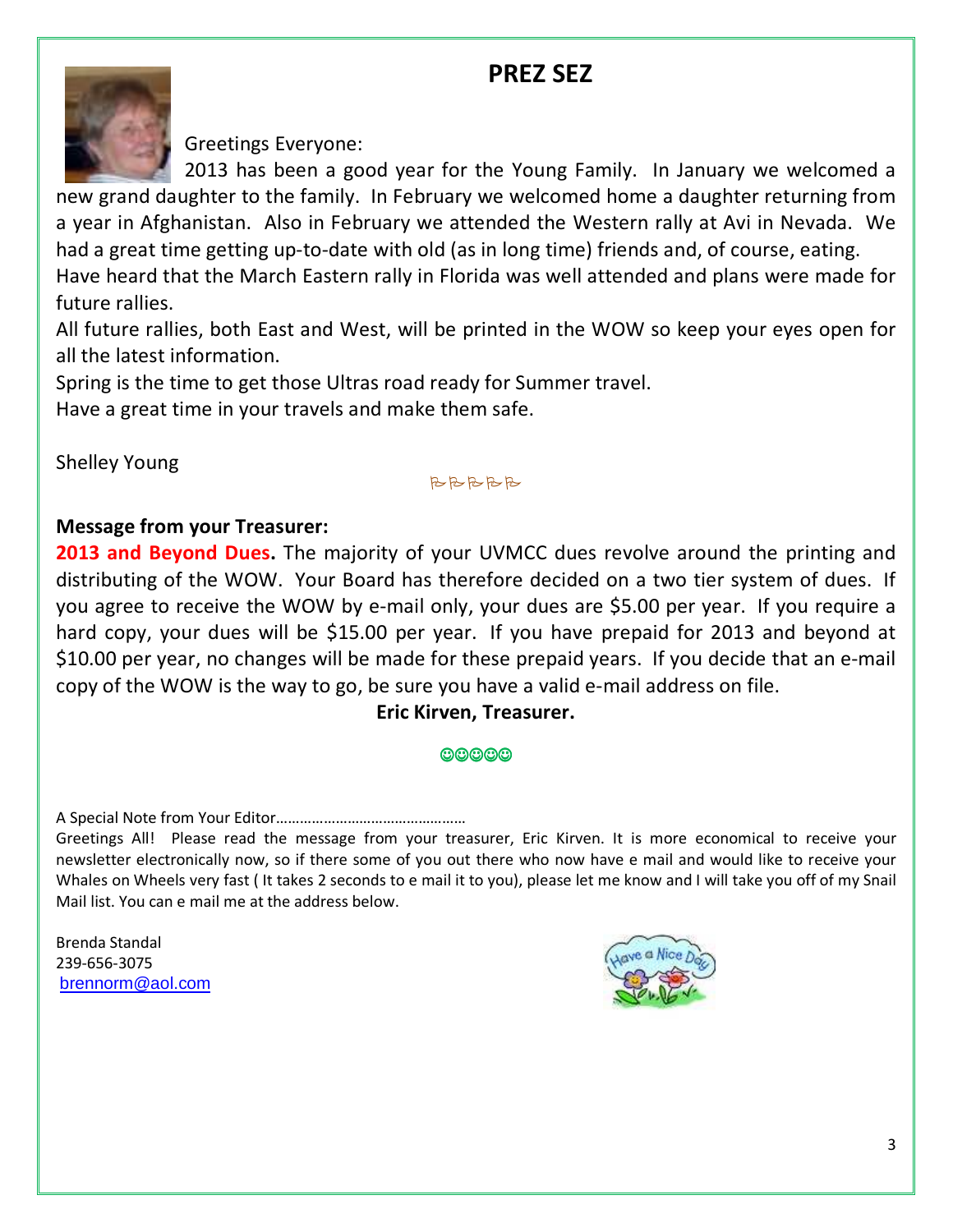

**WESTERN ULTRA VAN RALLY 2013 MAY 16 – 20, 2013 Bodega Bay, Beautiful Sonoma County, California Porto Bodega Marina & RV Park, 707-875-2354** 

1500 Bay Flat Road, Bodega Bay, California 94923 (<http://www.portobodega.com/>)

|                                                                                                       |                                                                                                                               |                                                                                                        |                                  | Red: Your Responsibility; Green: Host's Responsibility                                                                              |                      |  |  |  |
|-------------------------------------------------------------------------------------------------------|-------------------------------------------------------------------------------------------------------------------------------|--------------------------------------------------------------------------------------------------------|----------------------------------|-------------------------------------------------------------------------------------------------------------------------------------|----------------------|--|--|--|
| Camp Site Reservation: CONTACT: Larry for Reservation & Site Number. larry@forman.net (916-216-9801); |                                                                                                                               |                                                                                                        |                                  |                                                                                                                                     |                      |  |  |  |
|                                                                                                       | <b>Rally Registration Fee: \$30</b>                                                                                           |                                                                                                        |                                  |                                                                                                                                     |                      |  |  |  |
|                                                                                                       | RV Sites Reserved: Water Sites #s: 16-18, 33, 34; Off water sites: Pull thru #s: 26-32 @ \$42.51 incl. tax; Back in           |                                                                                                        |                                  |                                                                                                                                     |                      |  |  |  |
|                                                                                                       |                                                                                                                               |                                                                                                        |                                  | sites: #s: 19-22 @ \$39.24 incl. tax                                                                                                |                      |  |  |  |
|                                                                                                       |                                                                                                                               |                                                                                                        |                                  | Motel Reservation: YOU CALL: Bodega Harbor Inn - Call 707-875-3594 or Bodega Bay Inn 707-875-3388. See 3 houses at RV Park          |                      |  |  |  |
| for rent on website.                                                                                  |                                                                                                                               |                                                                                                        |                                  |                                                                                                                                     |                      |  |  |  |
| Thursday                                                                                              |                                                                                                                               | 5/16                                                                                                   | $3 - 5$                          | <b>CLUB HOUSE: Registration &amp; Welcome</b>                                                                                       |                      |  |  |  |
| Thursday                                                                                              |                                                                                                                               | 5/16<br>6:00<br>CLUB HOUSE POTLUCK: Hearty Hors'oeuvres /Finger Foods: Such as: Chicken Wings, Stuffed |                                  |                                                                                                                                     |                      |  |  |  |
|                                                                                                       | Mushrooms, Meat & Chicken Sliders, Devil Eggs, Bul Gogi, Dolmas, Lettuce Wraps, Stuffed Celery & other veggies; Pot stickers, |                                                                                                        |                                  |                                                                                                                                     |                      |  |  |  |
|                                                                                                       |                                                                                                                               |                                                                                                        |                                  | Spanakopitas, Egg Rolls, Meat Balls or Wieners in sauce, Taquitos, Miniature Quiches, Shrimp or Crab plates, & Cupcakes. Costco has |                      |  |  |  |
|                                                                                                       |                                                                                                                               |                                                                                                        |                                  | many of these items. How easy can it be? BYOB                                                                                       |                      |  |  |  |
| Thursday                                                                                              | ==================                                                                                                            | 5/16                                                                                                   | 7:30                             | <b>CLUB HOUSE, Movie or drink &amp; chat &amp; tell jokes around fire ring</b>                                                      |                      |  |  |  |
| Friday                                                                                                |                                                                                                                               | 5/17                                                                                                   | 9:00                             | <b>CLUB HOUSE Pancake Breakfast, Hosted</b>                                                                                         |                      |  |  |  |
| Friday<br>5/17                                                                                        |                                                                                                                               | 10:00                                                                                                  | <b>CLUB HOUSE, UVMCC Meeting</b> |                                                                                                                                     |                      |  |  |  |
| Friday                                                                                                | 5/17<br>2:00<br>U.C. Davis Bodega Marine Lab Tour No Cost                                                                     |                                                                                                        |                                  |                                                                                                                                     |                      |  |  |  |
| Friday                                                                                                |                                                                                                                               | 5/17                                                                                                   | 6:00                             | <b>CLUB HOUSE Dinner, Hosted, BYOB</b>                                                                                              |                      |  |  |  |
|                                                                                                       |                                                                                                                               |                                                                                                        |                                  |                                                                                                                                     |                      |  |  |  |
| Saturday                                                                                              |                                                                                                                               | 5/18                                                                                                   | 7:30                             | <b>Continental Breakfast</b>                                                                                                        |                      |  |  |  |
| Saturday                                                                                              |                                                                                                                               | 5/18                                                                                                   | 8:00                             | WINE TOUR of Korbel Winery & Anderson State Park, BOX LUNCH, hosted. OR LEISURE TIME,                                               |                      |  |  |  |
|                                                                                                       |                                                                                                                               |                                                                                                        |                                  | Sight See, Whale Watch, Bike, Golf, Fish, go crabbing or clam digging.                                                              |                      |  |  |  |
| Saturday                                                                                              |                                                                                                                               | 5/18                                                                                                   | 5 p.m.                           | No Host Dinner @ Lucas Wharf After Dinner - Evening - LEISURE TIME                                                                  |                      |  |  |  |
| Sunday                                                                                                |                                                                                                                               | 5/19                                                                                                   | AM                               | LEISURE TIME, Breakfast on your Own.                                                                                                |                      |  |  |  |
| Sunday                                                                                                |                                                                                                                               | 5/17<br>2:30<br>POKER RUN: \$2 buys in Five Card Stud, High & Lowest Hands splits pot. Poker           |                                  |                                                                                                                                     |                      |  |  |  |
| Winners paid at dinner. Instructions at site. Bring cards to dinner                                   |                                                                                                                               |                                                                                                        |                                  |                                                                                                                                     |                      |  |  |  |
| Sunday                                                                                                |                                                                                                                               | 5/17                                                                                                   | 2:30                             | <b>COACH TOUR</b> (Have cards out for Poker Run)                                                                                    |                      |  |  |  |
| Sunday                                                                                                |                                                                                                                               | 5/19                                                                                                   | 4:00                             | <b>CLUB HOUSE, TECH SESSION.</b><br>OR Ladies go Shopping                                                                           |                      |  |  |  |
| Sunday                                                                                                |                                                                                                                               | 5/19                                                                                                   | 6:00                             | CLUB HOUSE, JOIN US AT THE BARBECUE. BRING YOUR OWN: Chicken, Steak, Hamburgers, Hot                                                |                      |  |  |  |
|                                                                                                       |                                                                                                                               |                                                                                                        |                                  | Dogs, foil wrapped Fish, Shrimp, Tofu OR whatever to barbecue (Baked Potatoes, Butter & Sour Cream & Rolls provided).               |                      |  |  |  |
|                                                                                                       |                                                                                                                               |                                                                                                        |                                  | APPETIZER, POTLUCK SALAD or DESSERT !! Followed by MOVIE & BYOB and chat, around fire ring.                                         |                      |  |  |  |
| Monday                                                                                                |                                                                                                                               | 5/20                                                                                                   | 9:00                             | Good Bye Breakfast, SANDPIPER RESTAURANT, No Host                                                                                   |                      |  |  |  |
|                                                                                                       |                                                                                                                               |                                                                                                        |                                  | Adeus, Ciao, Tally HO, Via Condios, Safe Travels & Hugs. Check out by 1:00 p.m.                                                     |                      |  |  |  |
|                                                                                                       |                                                                                                                               |                                                                                                        |                                  | Wood for Fire Ring, as long as it lasts, Feel free to donate wood for the pit.                                                      |                      |  |  |  |
|                                                                                                       |                                                                                                                               |                                                                                                        |                                  | Additional info will be sent to Registrants. Everything subject to change!                                                          | Rev. date: 3/28/2013 |  |  |  |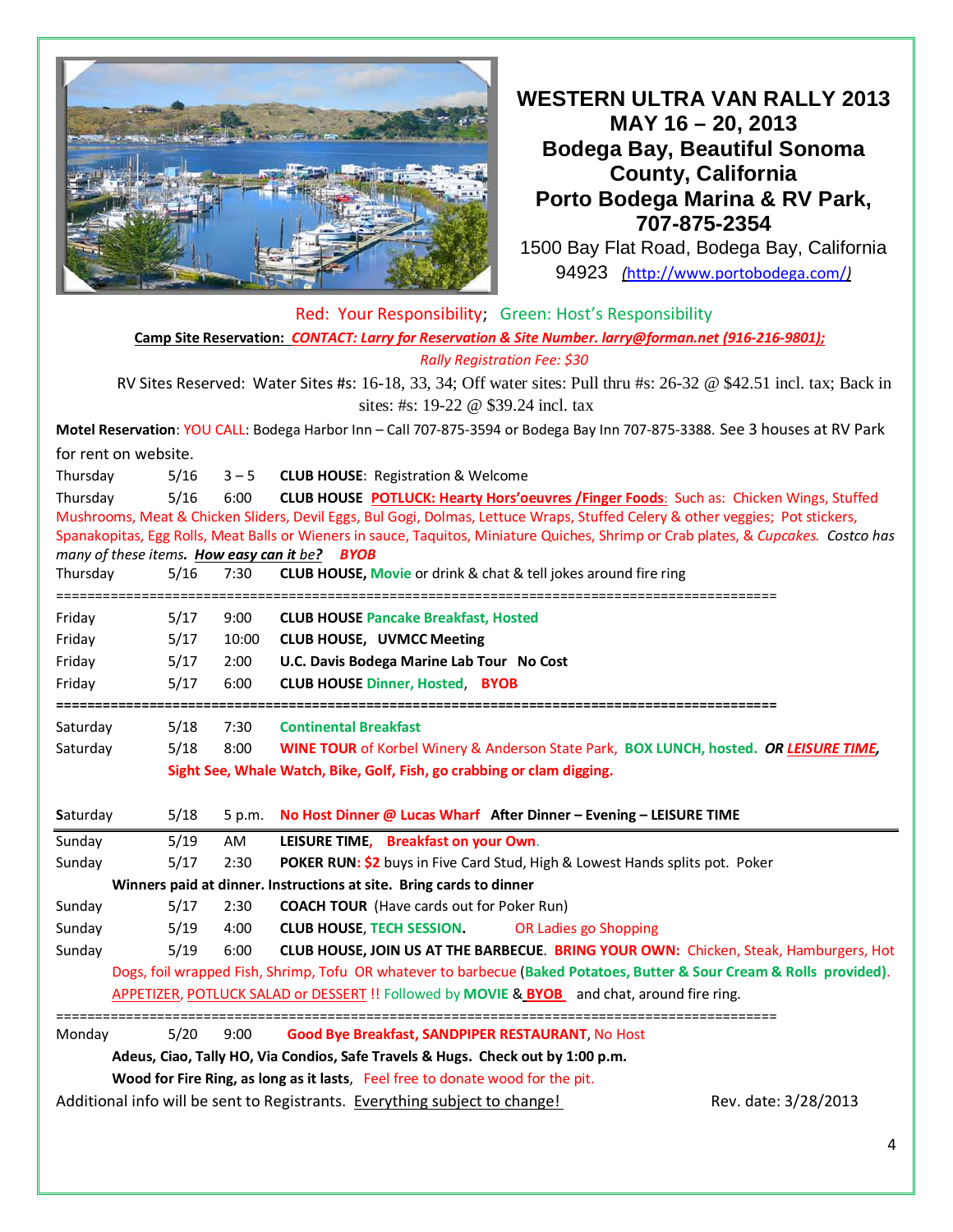

# *THE 47TH ANNUAL NORTH AMERICA UVMCC RALLY*

*Host: Jim & Roy Davis - Phone: 270-435-4572 / E-Mail: <jld@wk.net> Norm & Brenda Standal Phone: 239-656-3075 / E-Mail: <brennorm@aol.com>* 

# *DATES: SEPTEMBER 17 - SEPTEMBER 21, 2013*  HOST CAMPGROUND: OZARK RV PARK , 1022 PARK AVE., MOUNTAIN VIEW, AR 72570 1-866-692-7578 / http://www.ozarkrvpark.com./

The RV Park is adjacent to the OZARK FOLK CENTER A BLOCK OF 15 SITES RESERVED; NO NEED FOR INDIVIDUAL RESERVATION AT RV PARK EARLY ARRIVALS OR LATE LEAVERS NEED TO MAKE THEIR OWN ARRANGEMENTS

Lodging is available at the campground - 4 cabins, 1 house, 1 trailer The area is known for its mountain music, crafts shops, antique stores, and good food.

> http://www.ozarkgetaways.com/index.html <http://www.ozarkfolkcenter.com/>

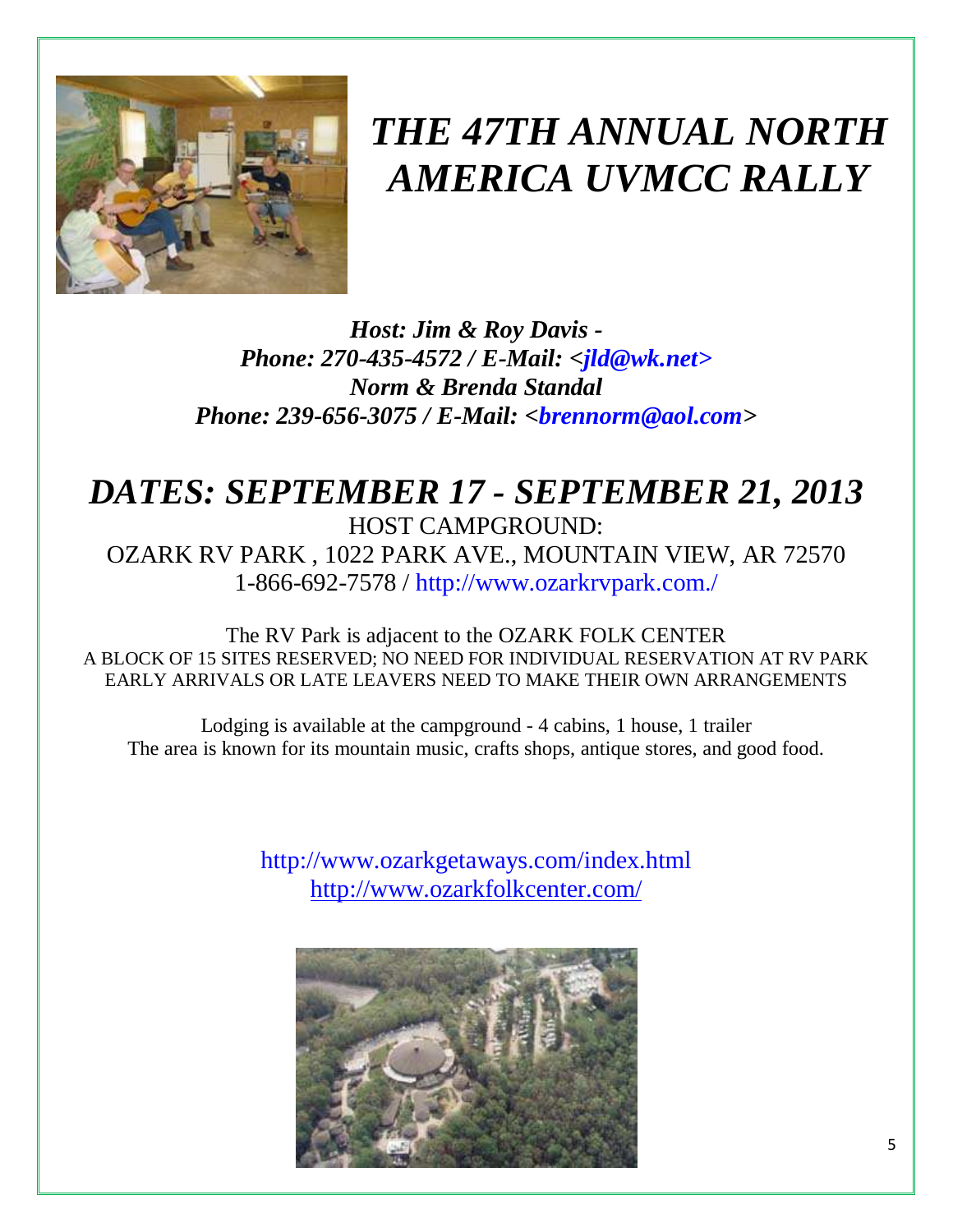# Ultra Vans For Sale

**#232 Ultra Van.** This unit has about 1200 miles on a rebuilt 110 engine. I have invested over \$12,000 for renovation and upgrading. I had just returned from a 1,200 trip with my Ultra before taking it in for some body work and paint job. At that time, it was in great running condition before the wiring was removed. There is a brand new refrigerator, Onan generator, exterior body parts, and (2 ) windshields that are stored with the Ultra Van in Las Vegas. It also has a rebuilt transmission. Included are heavy duty brakes, new front suspension, air conditioner and swamp cooler. The exterior body is in fairly good shape. The wiring. interior paneling and carpet have been removed in a renovation attempt. Would consider the buyer using some bartering, or doing the mechanical work that needs to be completed. Ultra Van #232 has been relocated to the property of Chuck Hanson in Mesquite, Nevada. He intends to do some upgrades and



improvements on Ultra Van #232. His cell phone number: (702) 346-1688. We can thank Chuck for saving another Ultra from the graveyard.

Darrell Woofter contact at 417-725-8088 or email me at woofcorvair@aol.com for questions. Please make offer.

#423 Ultra Van. This Ultra Van is powered by a 350 c.i.d. Buick V8 engine driving the rear wheels through an Oldsmobile Toronado transmission/transaxle. The radiator for the V8 is mounted on the right rear, behind the mesh grill. Dave Peterson (creator of Ultra Van), did 18 similar conversions using the Olds transaxle setup after the Ultra Van plant shut down. Bill Tanner, the owner of "The Schmoo" for over 41 years, converted #423 using Peterson's design, and put about 65,000 miles on it after the conversion. He parked it



in his back yard in Arizona at the end of a trip to New York in 1987, and there it sat until early 2011. Price?.......\$8,555 FOB Taos, NM...........Drive it home!

Seriously for sale contact Will Panzer at 575-779-8829 or email me at [williampanzerart@sbcglobal.net](mailto:williampanzerart@sbcglobal.net)

### **Ultra Class Ads:**

**WANTED to buy:** The brown plastic trim strip that goes across the top of the refrigerator door on a Dometic RM 360 gas electric, this wording is in gold writing.

 One cast aluminum Ultra Van, Hutchinson, Kans. name plate and one plastic or aluminum Ultra Coach nameplate. **Contact: John Howell, 1875 Grubb Rd., Lenoir City, TN 37771 , UV417@0306.org. (865) 986-8898** 

**WANTED:** Hoping to buy or barter out a very good conditioned Corvair-110 engine. It must have less than 25,000 miles on it, or has been recently rebuilt. I plan to have it installed in my Ultra Van #358. **Please contact me: Darrell:** woofcorvair@aol.com **or telephone: (417) 725-8088.**

- **WANTED: Searching for the following items or parts for upgrading my 1968 Ultra Van #358.** 
	- **(1) Schematic drawings and information on the entire wiring on the Ultra Van. Any hints and suggestions for installing new wiring would be appreciated.**
	- **(2) Used, great- conditioned Wilsonite Formica Cherry-wood Paneling**
	- **(3) Suggestions, drawings, etc. for building the Speedometer and**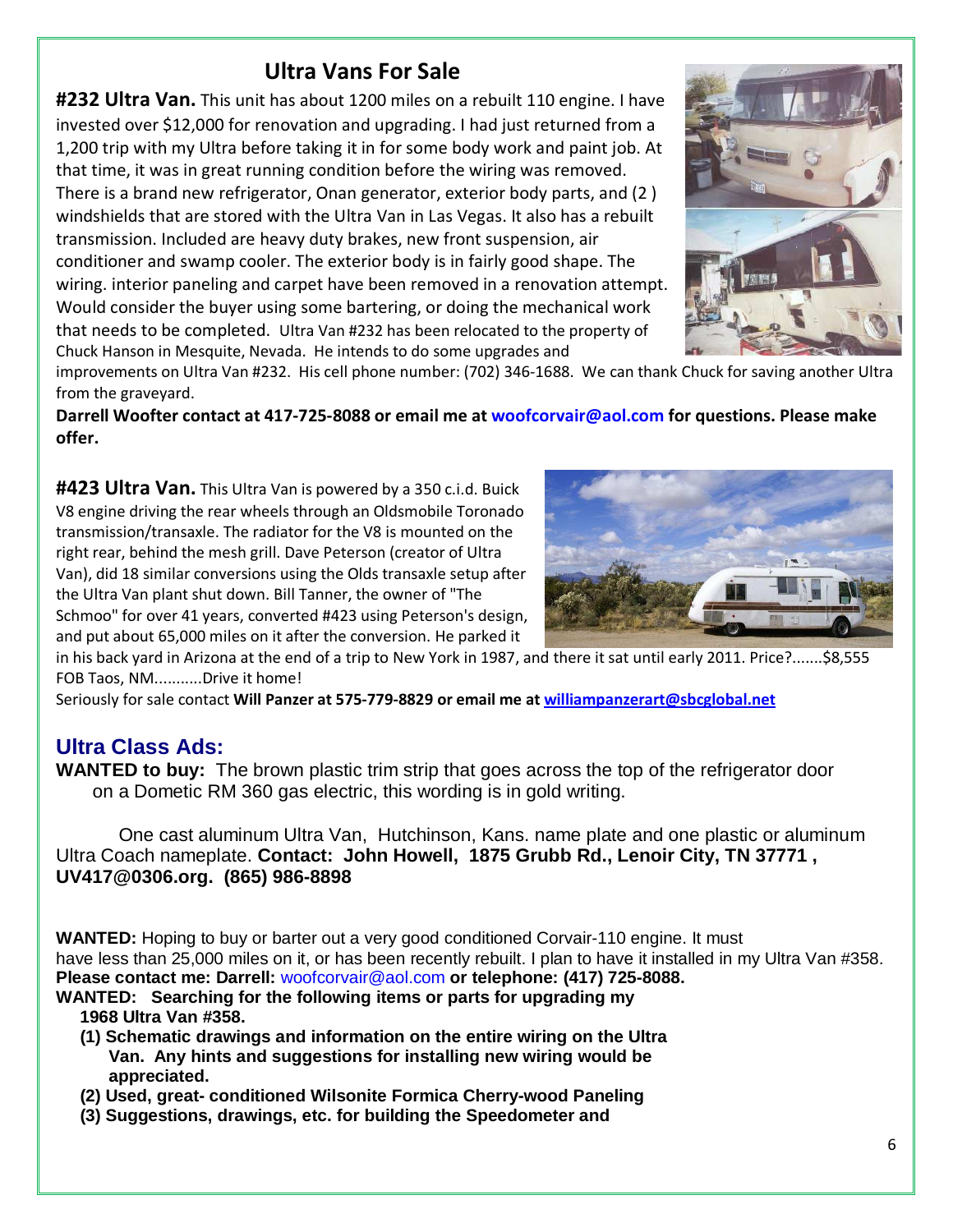#### **Instrumental Dash and PG lever. Please contact Darrell Woofter - (417) 725-8088 or [woofcorvair@aol.com](mailto:woofcorvair@aol.com)**

**FOR SALE:** A compilation of all Ultra Van Technical Tips and Technical Articles from 1966 to 2012 on a CD. This supplement to the Ryerson Manual is fully searchable by word or subject and is indexed to the Ryerson Manual. The CD is in Portable Document Form so it loads on any computer that a PDF reader installed. Cost is \$15 including shipping to CONUS addresses and \$25 to other addresses.

James Davis 312 Butterworth Rd Murray, KY 41071

#### **For Sale: Reprinted Ryerson Ultra Van Manual**

I now have the Ryerson Ultra Van Service/Repair manual and a CD version of it available. Prices: Manual only \$50.ea. (Mailed in USA.) Manual only \$70.ea. ( Mailed to Canada.) CD only \$17. ( Mailed in USA.) CD only \$22. ( Mailed to Canada.) CD mailed with manual \$15. ( To all.) Make check to: Eric Kirven. Mail to: 3585 Cerritos Ave., Long Beach, CA 90807



New Uncut WINDSHIELDS. Limited number of sets available. Great price.............. Make your Ultra Van look like new....... Also have two sets of newly fabricated REAR TRAILING ARMS.. Get great alignment. Reduce tire wear............. Strong............Rear shock mounts......Pics available....... Will............575-770-6798..........williampanzerart@sbcglobal.net WILLIAM PANZER, Studio de Talpa 34 Archuleta Road Ranchos de Taos, NM 87557

www.WilliamPanzer.com, www.ultravancoaches.com

575-770-6798

# ULTRA MERCHANDISE



CUTE Miniature Cloisonné Ultra pins \$5.00 each Club badges  $-1^{st}$  one free at rally or \$2.75 replacement "Corvair Powered" bumper stickers \$3 or 2 for \$5 DVD of Ultra Archives \$5.00 VIN # plates (blank – you provide coach #) \$3.00 Blue Golf shirt with stitched "Ultra Van" \$5 (sizes XL & 2XL) A few T-shirts from past rallies @ \$5.00 Booklet "From Covered Wagon to Ultra Van" \$5.00 ½ " X 4 ½ " Stitched patches w/ Ultra on US map & flag \$3.00

Tech tips, sets 1 or 2 (\$13 + \$2 shipping each mailed)

Window decals: UVMCC with Ultra \$1.00

Postcards and note cards @ various prices

Various Viton "O" Rings by Safari priced from \$1 - \$9.00

(Plus shipping) Call or e-mail about these items...OR BETTER YET, SHOW UP AT A RALLY! Available at rallies or by ordering from Nancy Pratt or Patti Mello, Merchandise Chairpersons 570-549-8136 [dnpratt@juno.com](mailto:dnpratt@juno.com)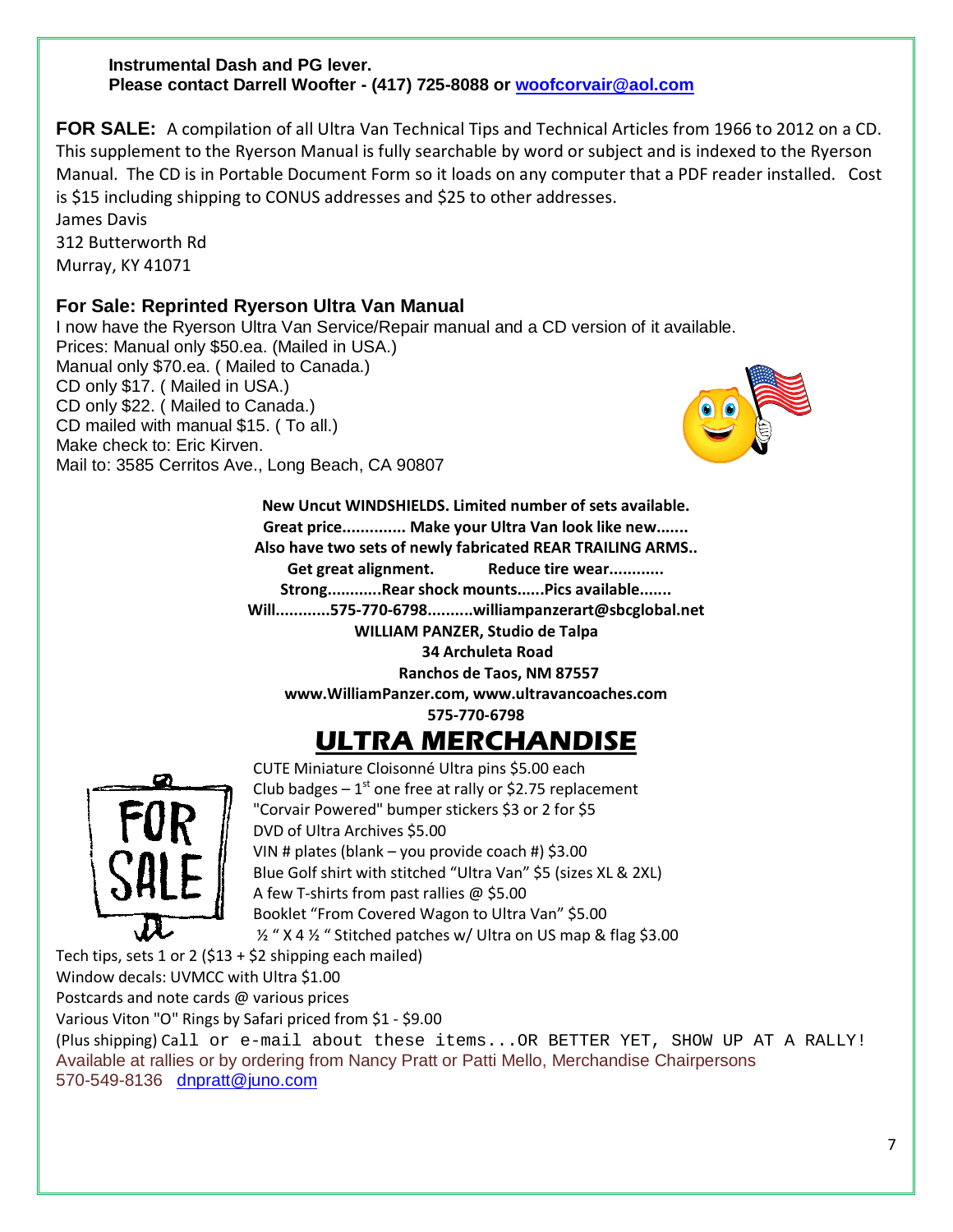# CORSA EVENTS

[Heart of Texas Reunion in Montgomery TX](http://www.corvair.org/index.php?option=com_civicrm&task=civicrm/event/info&Itemid=173&reset=1&id=66) Hosted by Corvair Houston

April 12th, 2013 12:00 AM through April 14th, 2013 12:00 AM 600 La Torretta Blvd Montgomery, TX 77356 Car Show

Springfest in Helen GA Hosted by Corvair Atlanta, Heart of Georgia Corvairs, Queen City Corvair Club April 19th, 2013 12:00 AM through April 20th, 2013 12:00 AM Helen, GA Mini-Convention **[lawjandl@aol.com](mailto:lawjandl@aol.com)** 

Recall in East Syracuse NY [Hosted by Central New York Corvair Club](http://www.corvair.org/index.php?option=com_civicrm&task=civicrm/event/info&Itemid=173&reset=1&id=67)  May 31st, 2013 12:00 AM through June 2nd, 2013 12:00 AM 6004 Fair Lakes Rd East Syracuse, NY 10057 Car Show [pous4@msn.com](mailto:pous4@msn.com)

[Vair Fest in Arroyo Grande CA](http://www.corvair.org/index.php?option=com_civicrm&task=civicrm/event/info&Itemid=173&reset=1&id=68) Hosted by Central Coast CORSA [http://www.corvair.org/index.php?option=com\\_civicrm&task=civicrm/event/info&Itemid=173&reset=1&id=68 J](http://www.corvair.org/index.php?option=com_civicrm&task=civicrm/event/info&Itemid=173&reset=1&id=68)une 21st, 2013 12:00 AM through June 23rd, 2013 12:00 AM Nelson St Arroyo Grande, CA 93420 Car Show [bob0017@earthlink.net](mailto:bob0017@earthlink.net)

[CORSA International Convention in Kalamazoo MI](http://www.corvair.org/index.php?option=com_civicrm&task=civicrm/event/info&Itemid=173&reset=1&id=61) Hosted by West Michigan Corvair Club July 16th, 2013 8:00 AM through July 20th, 2013 3:00 PM 3600 E Cork Street Ct Kalamazoo, MI 49001 International Convention [dykwelld@gmail.com](mailto:dykwelld@gmail.com)

#### ¤ ¤ ¤ ¤

**Ray Pilot says:** Haven't done much on # 473 but at least I can give you a joke.

If you imagine a train somewhat similar to an Ultravan.

A man and a woman are in the sleeping compartment of a train. The man is in the lower berth and the woman is in the upper berth. She kind of rolls over to the edge, looks down at the man and says, "could you get me a blanket"? He just looks up at her and says, :where's your husband"?

She looks back at him and says, "I left him at home". Then she keeps looking back at him and after a minute says," where's your wife"? He replies,"I left her at home". And the conversation sort of ended.

A few minutes later, the woman rolled back over to the edge, looks down at the man below her, winks and says, "you want to play married"? He answers right back, "sure, get your own damn blanket".

I might put bunk beds in my whale.





Picture of the Ultra's Fans from John Howell

#### Easter at Gary Anderson's Coach #420



8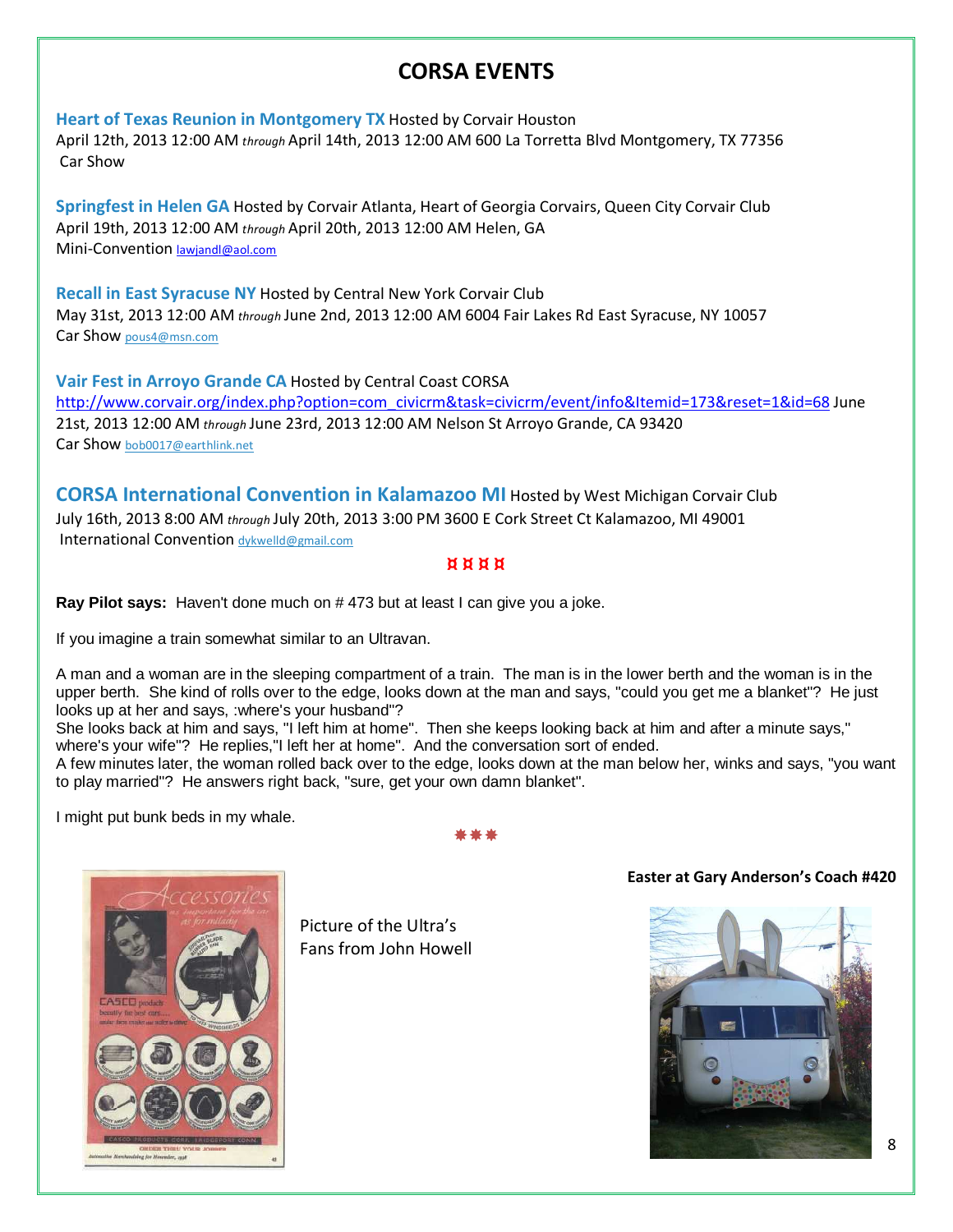#### #362 Update by Tony Shipman

#### Getting Ultra Van #362 ready for 2013 CORSA Convention in MI.

Hello Everyone,

I purchased Ultra Van #362 in October and November  $14<sup>th</sup>$  it was delivered to the farm.

It is currently the nicest one of the four Ultra Van coaches we have. The previous owners had it for about two years. The following before pictures show the shape it was in when they got it and the after pictures show the things he and his wife completed before I purchased it this year.

On July 16 – 20 2013 The CORSA International Convention will be held in Kalamazoo, Michigan. I'm hoping to be able to go to my first Corvair Convention if Ultra Van #362 aka Itchy Feet III is ready and I can bring her. Oh – did I forget to

mention; most of the Ultra Vans produced have a Corvair Drivetrain and members have been reporting a low of 15mpg to 20mpg. For the two years, 2009 and 2010, that I had UV256 on the road I was getting 15.6mpg.

As soon as I can I will be posting pictures of the things I started doing on UV362 to hopefully get her ready for the convention in MI. I don't have a garage, so I'm at the mercy of the weather and my health to work on this or any of our projects.

I have to do all the mechanical stuff on UV362. It needs a running drive-train, new wheel and master cylinders with brakes and the front and rear suspensions need to be fixed and/or rebuilt.



#### #544 Update by Gary Baxter

Work has been sporadic during the cold spells, but some progress has been made on redesigning the steering system. With the V-8 now mounted up front, neither the stock system nor Norm's great power rack system would work. The revised system is patterned after the original, but the arms are mounted to shafts so they can connect a set of forward facing arms that allow a cross-shaft to go under the oil pan. Those parts have been made, a '70 Olds variable ratio power steering box mounted and soon a tilt column from a '92 van will be mounted.

The van is at least back on the ground after quite a bit of modification to the rear spring mounting. It sits considerably lower than it did and will be slightly lower after the interior and remaining mechanical parts are added.

#### #545 Front Air Suspension using 600 Series approach by Larry Forman



Here is the progress to date on my work to use the 600 series front air suspension for my heavily loaded late model Ultravan #545 with Toronado powertrain, generator and four added front batteries. I have removed the existing configuration, which was modified from stock, for the passenger side and trial installed air spring and supporting plate on the upper A-arm. Soon I will add the upper shock mount and see how all of it works. The photo shows progress to date along with a very ugly pile of parts removed. The photo with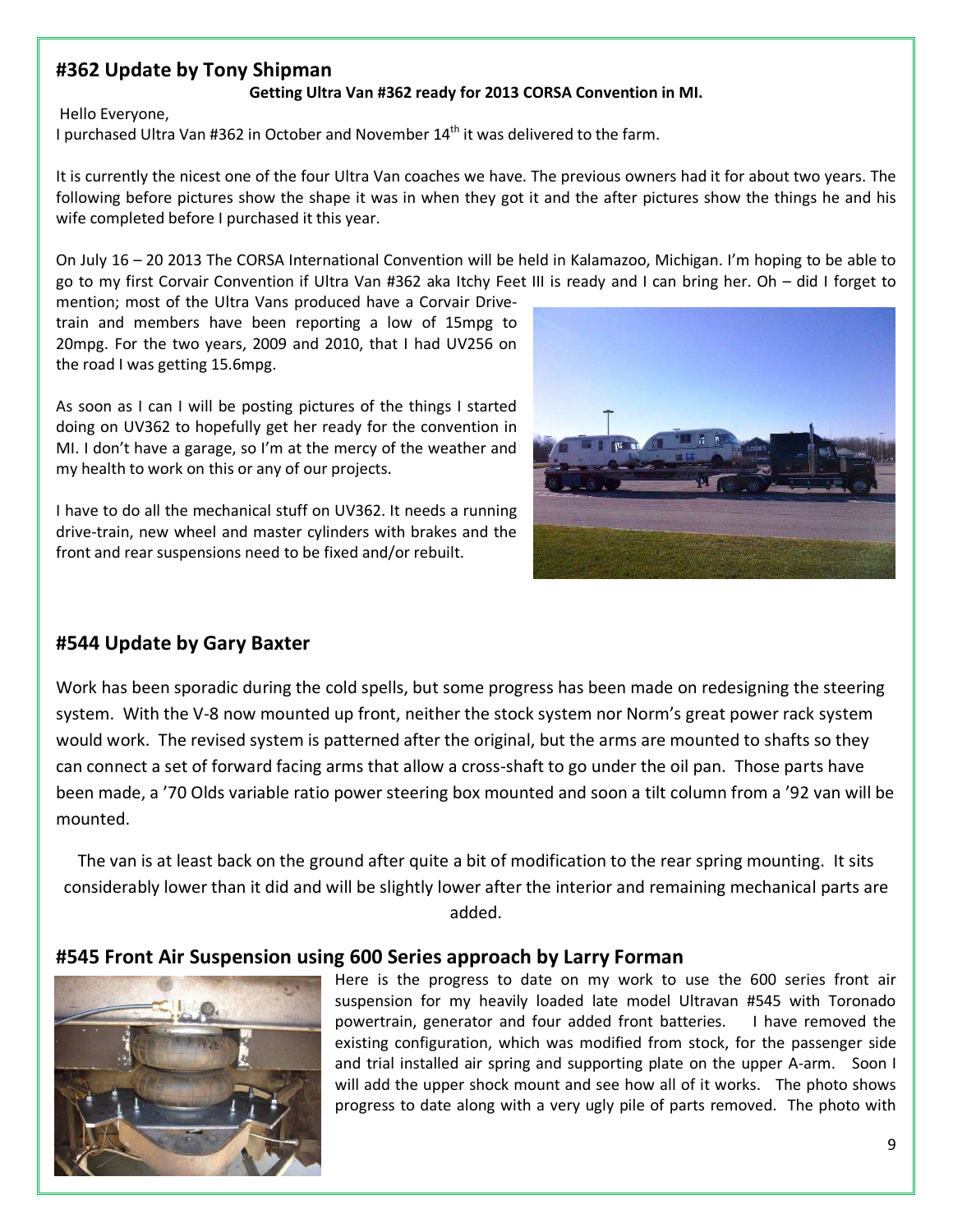the trial (leaking) air spring shows the ears of the plate have not been removed yet.

There are only four components to this conversion: the air spring, support plate, upper shock mount and shock absorber. I retained the existing lower shock mount, which was used for my air shock. It is not in the same location as the coil spring mount. I need to verify this will work for my application. Installation into earlier Ultravans will likely involve strengthening the upper air spring mount. For my Ultravan, I have the heavy aluminum I-beam already mounted, so it made this conversion VERY simple. I will write up a tech tip once this has been finalized and well tested.

#### #545 Stock Corvair Steering Wheel with Powered R&P by Larry Forman

I have successfully converted to powered rack and pinion steering for UV #545 while retaining the stock Corvair type Ultravan steering wheel. I used the Glenn Lemke and Norm Standal approach using a 2008 type

powered rack and pinion steering approach. I wanted to retain the classic look of the Corvair steering wheel. I tried to fit all the steering U-joints under the floor and used dual U-joints to save space. While it all fit, I found the very short coupling shafts would twist angularly (as opposed to rotate) under steering torque and the self-aligning nature of the pillow block bearings did not prevent that from happening. That was not acceptable functionally, but it might have been prevented by using special clamping pillow blocks. These are selfaligning pillow block bearings that have the ability to be clamped once the alignment is fixed. Since they are not commonly available, I decided to place two pillow blocks next to each other and that would prevent the shafts from shifting alignment. That approach works well, but there is simply not enough space for all the steering components under the floor of an Ultravan. I solved this by raising the double U-joint that attached to the end of the steering shaft a couple of inches above the floor level. To make that possible, I fabricated a



cylindrical platform about two inches high and about two inches in diameter. That raised the bottom of the steering shaft and I made it shorter by an inch or so. The photo shows what the finished steering column looks like. If you know what to look for, you can see that the cylindrical platform is not stock. However, it is not objectionable at all and most viewers would not notice the slightly wider base of the steering column.

Since I wanted to power the rack and pinion assembly but not from the engine, I used a 2001 (and later) Toyota MR2 Spyder Electric Hydraulic Power Steering (EHPS) Pump to power the rack. Because it is an electric motor mated to a hydraulic pump, this worked well and does not need a long hydraulic line from the rear engine. It does, however, take about 45 amps when starting up and then automatically switches to lower amperage when not under heavy steering loads. I am currently manually switching it on and off when not needed. The times power steering is not needed is usually above 40 miles per hour, so I have a dash switch to turn it off when cruising on long highway runs. This extends the brushes' operating life on the electric motor.

I am working on programming an Arduino Uno type microcontroller to monitor road speed with a hall-effect device triggered by a magnet attached to the rear axle. The microcontroller will eventually turn the power steering off above 40 miles per hour and back on for speeds below about 35 miles per hour. This will replace the function of my dash switch, which will be superseded with a simple On/Off switch for times when I want to override the microcontroller and force the power steering pump to be ON for all driving times. For my relatively heavy coach, I find this is useful when driving winding back roads or possibly during heavy cross wind conditions.

The powered rack and pinion steering is one of the best improvements I have made on my coach. It works extremely well, even when in the current manual switched mode, and is a little different from the stock steering in that it is quite a bit "quicker". It only takes just over 3 turns for lock to lock. The stock steering takes either 5 or 6 turns of the steering wheel rotation for lock to lock. When I first started using the powered rack, I found that I tended to over steer when making a sharp turn. This has not been a problem, just an adjustment period.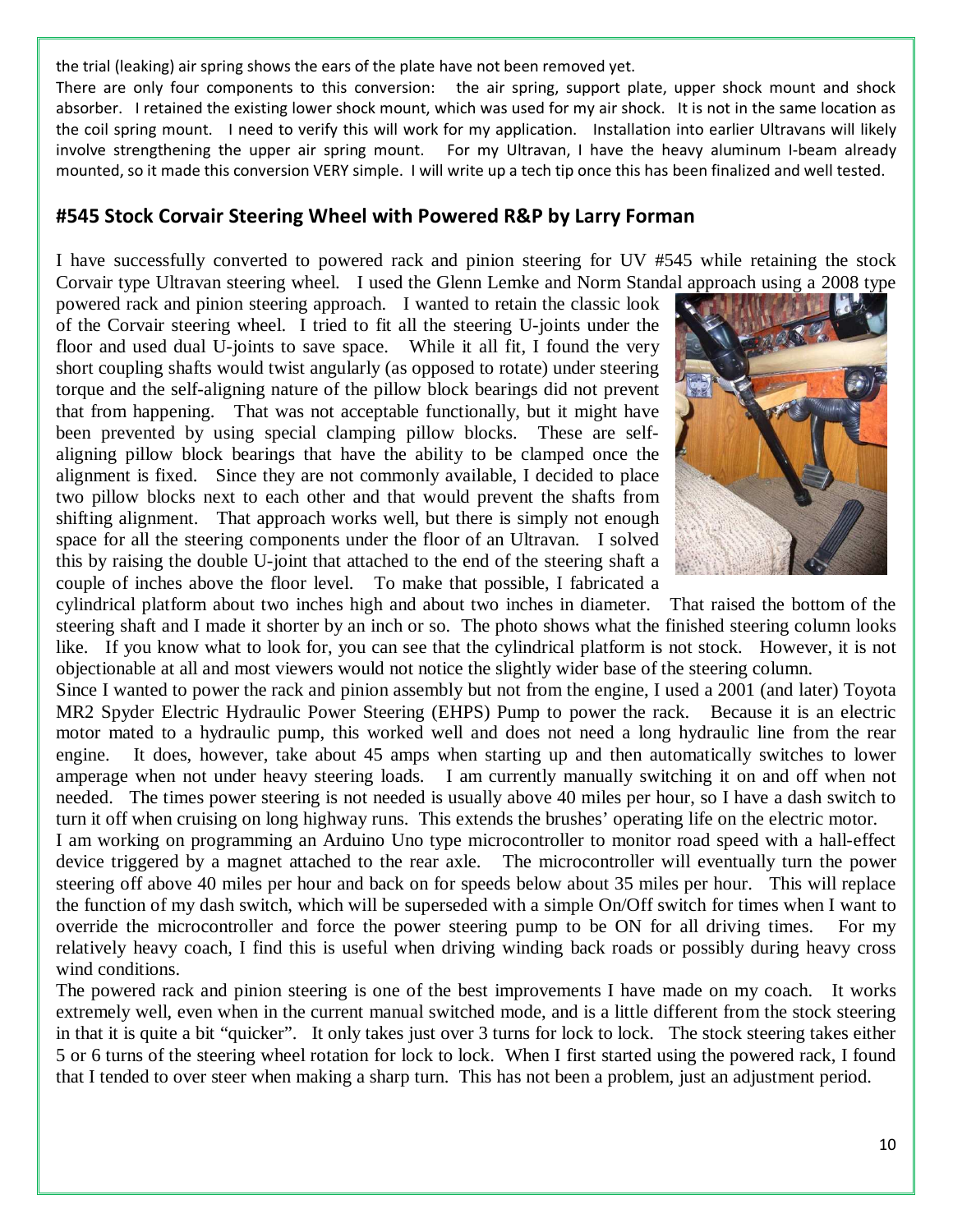#### Western AVI Ultra Van Rally Report by Betsy & Leo Senn

The AVI Ultra Van Rally was another fun success! Twelve of us Ultra Van Nutz truly enjoyed the camaraderie and the laid-back ambience of the AVI Casino and its KOA RV Park.

There were 3 Ultra Vans attracting attention of a lot of other RVr's - Leo & Betsy's 293, Eric's 504, and Chuck & Cyndie & Jayk's 460. Jim and Marlene (former owners of 604), and Lew & Shelley & Lew's Sis Donna & cute little Bandit (former owners of 497), and Jane & her son Brit (owners of 324 that needs a bit more repairs before driving to Rallys) rounded out our great friendly group. Graham & Nancy & their Jake (former owners of 292, from Washington State) visited for a day too on their way to Mexico.

Seems like all we did was eat, eat, eat....Thursday we took advantage of the AVI's yummy 2-4-1 breakfast and dinner buffets - Friday we all met for the 99-cent ham-n-egg breakfast special and then pigged out on Leo & Betsy's delicious chicken-n-dumplings dinner. Saturday again back to the breakfast buffet (compliments of the KOA) - then a dessert potluck during the Yankee Swap Meet (the infamous fuzzy slippers re-appeared again - Shelley was the lucky one to choose that gift) - the AVI's 99-cent shrimp cocktail & beer special each day, and a final breakfast meet on Sunday morning then back to the KOA for good-bye hugs & kisses and see-ya-next-times.

Each day, we were busy giving Ultra Van tours to a lot of fellow RVr's - on Friday, we inspected the Antique Show at the AVI - and on Saturday, the guys took-off to Laughlin to the Edgewater Casino's gun show and to the Riverside Casino's classic car museum. And of course we played Bingo, pulled slot handles, played black-jack, watched a movie at the AVI's 8-plex theatre -- there was plenty to keep us all occupied and entertained.

The Tech Session was all about Nuts-n-Bolts, Trailing arm options, re-wiring RV's, Eric's new instant hot water heater, Leo's new door handle, and inspection of all our coaches as usual -

We decided to have an AVI Rally each year in March, but no welcome-dinner-cooking for the hostesses-with-the-mostesses, since the AVI has such good cheap food -- the only "cooking" will be desserts for the dessert potluck for the Yankee Swap Meet....and to request the same perfect spaces we had this year - conveniently close-up front and against the pretty green golf course - with plenty of room behind our coaches for chairs and tables with the view of the golf course lake.

Looking forward to next year's AVI Rally already -